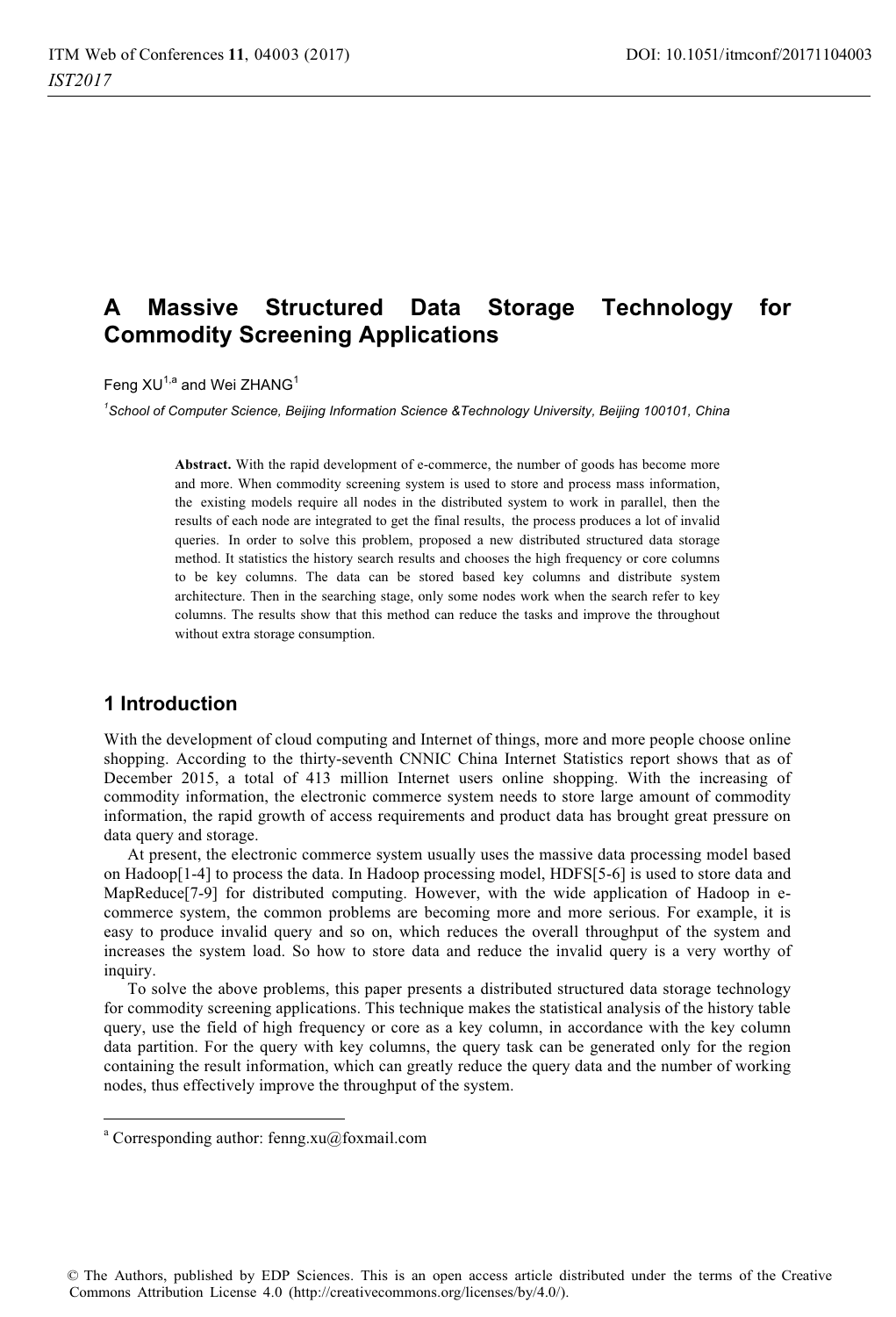# **2 Related research**

In the research of Chinese scholars, literature [10] proposed a two-stage data placement strategy based on relevancy, The strategy will be closely related data as much as possible into the same data center, Relatively loose data will be placed in different data center, Ensuring high cohesion between data sets in the same data center and low coupling between data sets in different data center, the task scheduling policy schedules tasks to the largest data dependence of the data center. literature [11] presents a data placement strategy for data intensive applications in a cloud computing environment, This strategy models based on the data dependencies between datasets, The data dependencies between datasets are expressed as clustering matrix, then the clustering matrix is used to classify the data sets, and allocates a storage location for each partition. An improved Hadoop data placement strategy is proposed in [12], the strategy considers both node distance and load, improve the overall performance of the system and balance the node load. The clustering index of the database is described in [13]. The clustering index, the difference between the clustered index and the non-clustered index, and how to select the clustered index are described.

In the research of foreign scholars, literature [14] proposed CoHadoop, modified the underlying HDFS data placement strategy, allowing applications to control the data storage location, as far as possible the relevant data placed in the same group of nodes. In [15], a dynamic data placement strategy is proposed based on the characteristics of actual data, such as the interdependence of data, the actual application and the change of user location. In [16], the processing capacity of each node is taken into account during the data placement, and then the data blocks are allocated according to the node processing capacity, the load is balanced and the throughput of the system is improved.

Based on the above analysis, the domestic and foreign scholars have optimized the default data placement strategy from the aspects of node performance, system performance, data characteristics and data dependency. In this paper, from the data dependency point of view, a data storage strategy based on key column pre-processing is proposed, which can significantly reduce the number of invalid queries and reduce the overall system query times and improve the system throughput.

# **3 Based on pre-processing key columns distributed data storage technology**

In this section, the basic idea and the specific design of the distributed data storage technology based on the key column pre-processing are proposed, reduces the invalid query and improves the throughput of the system effectively.

#### **3.1 The basic idea of distributed data storage technology based on key column preprocessing**

In order to solve the problem that the existing e-commerce website is easy to generate invalid query, this paper proposes a distributed structured data storage technology. The technology statistics table query through history, the data in the table in accordance with the query frequency in descending order, then select the core or higher frequency field as the key column. In Figure 1, in the data storage phase, the data is partitioned into multiple storage areas according to the data dependency of the key columns. In the query processing stage, when dealing with the query with key columns, through the key column pre-processing, can only query for some storage area, reduce the invalid query. The experiment results show that this technique can reduce the total number of tasks in each node of the distributed system without the extra storage overhead, and improve the system throughput.

In the data storage phase, the technology divides all data nodes into multiple storage areas according to the specific application requirements. As shown in Figure 1, the original data is preprocessed and the data with the relevant attributes is stored in the same area. For example, in Figure 1, after the historical query data statistics, the key column number  $N$  is 3, the number of storage area M is 3, assuming that the original data table has nine records, through the key column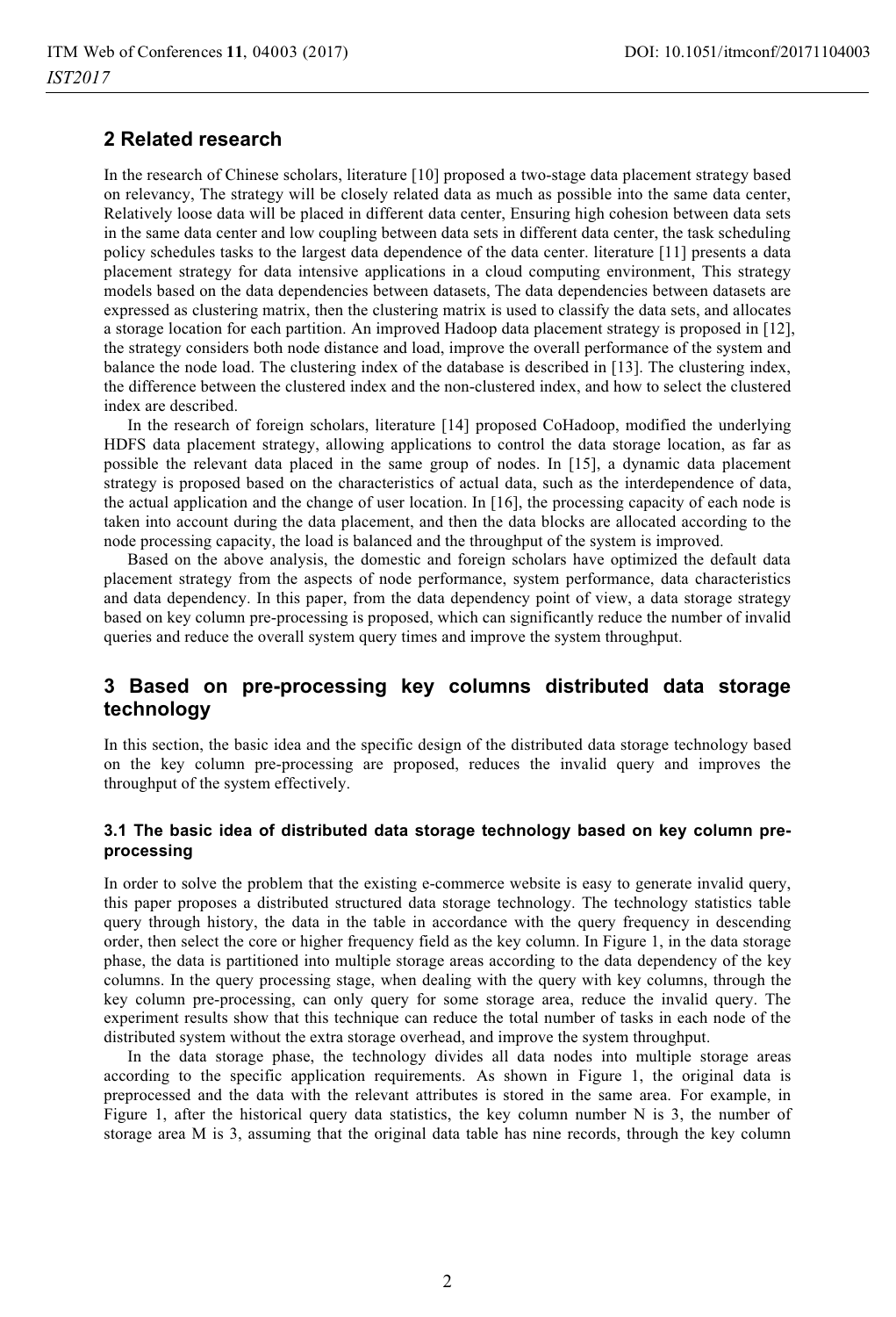pre-processing, these nine records divided into three storage areas. Area 1 is an area having the same shape, Area 2 is an area having the same gray, and Area M is an area having the same shading.



**Figure 1.** Storage model based on key column pre-processing

In the query processing phase, the query request can generate query tasks only for the region containing the result information by key column pre-processing. When an existing model processes a query request, it traverses all the storage nodes, but some nodes do not contain the result information, resulting in many invalid queries. In the key column pre-processing model, when the query containing the key columns is processed, After the pre-processing phase, the query request condition can be judged, which can only generate valid query task for some nodes and reduce invalid query. For example, in Figure 1, Area2 stores gray-level data. When performing gray-level data query, the existing model will query all the nodes, while the query request can only query Area2 after preprocessing based on key columns.

After the historical query data statistics, this paper assumes that the number of key columns is N, the number of storage areas is M, the data after the key column pretreatment, and then processing the query request, through theoretical analysis and experimental verification of the following rules: When a query request, the query conditions as long as any storage area to meet more than N/2 (down rounding) key columns, you only need to query the storage area, Otherwise, query all storage areas.

Therefore, when there are a large number of query requests, this technology can reduce the number of tasks in the distributed system, reduce the system load and improve the throughput of the system.

#### **3.2 The design of distributed data storage based on key column pre-processing**

This section mainly describes the design of the distributed storage technology based on the key column pre-processing.

#### *3.2.1 The design of data storage based on Key Column pre-processing*

In the existing storage model, the request for the query requires all nodes in the system all work in parallel, the process will produce a lot of invalid queries. To solve the above problem, this section divides the data into the corresponding storage area according to the data attributes of the key columns, and then the subsequent query request for pretreatment. The results show that the method can effectively reduce the number of nodes query and improve the system throughput.

In this paper, we assume that the number of key columns is N and the data nodes are divided into M storage areas according to the statistics of historical query records, where N and M are not less than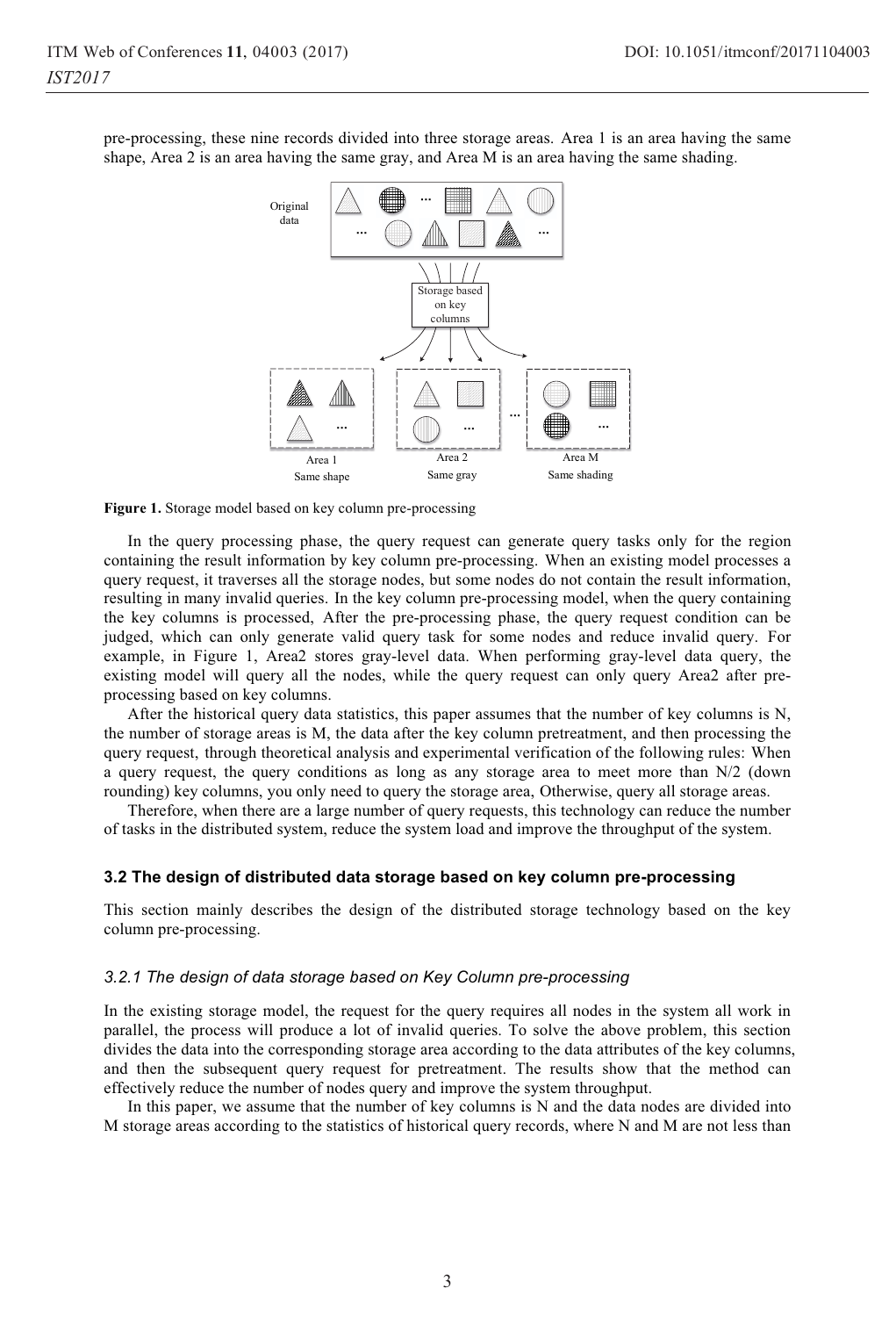1. Through this design, the original data in the data table through the key column pre-processing, all the original data according to the value of N key columns, re-partitioned into M storage area, any record in the data table will be assigned to a specific region. The newly added data is also partitioned according to the key column data partitioning strategy. In Figure 2, the raw data is divided into each region by the key column pre-processing. There are N possibilities for data in each region. Through the above process the original data through the key column data partitioning strategy to re-partition the regional storage.



**Figure 2.** The design of data storage based on Key Column pre-processing

The following is a detailed description of the data storage method based on the key column preprocessing.

First, get the number of key columns N and the number of storage area M. Key column collection based on history query of data table, and sorted according to the key column heat, using TopK algorithm to solve the problem of selecting key columns, thereby determining the key column and its number N and the storage area and its number M, where M, N are not less than 1. For example, the statistical analysis of the notebook product information table, using TopK algorithm to obtain the table column Top3: brand, price and size. Then the number of key columns N is 3, the brand is the first key column, the price for the second key column, the size of the third key column. Assuming the number of data nodes is greater than 3, and after research found that commodity prices need to be divided into three files to sell, then the number of storage area M 3.

Then, the value of each key column is divided into the storage area. According to different data types, there are two kinds of specific partitioning strategies: data partitioning strategy for continuous fields and data partitioning strategy for discrete fields.

The data partitioning strategy for continuous fields is mainly applicable to the key column for continuous values, and has a certain range of values. When the data of the key columns are continuous values, the strategy divides the values of the key columns into different ranges and assigns them to M storage areas. For example, the price in the data table is the key column, and the value of the price is continuous from 0 to 999, the number of storage area M is 2, then the price in the range of 1 is [0-499], the price in the range of 2 is [500-999].

The data partitioning strategy of the discrete field is mainly applied to the discrete value of the key column, and the value does not have certain regularity. When the data of the key column is not continuous or does not have a certain range of values, the strategy according to the hash algorithm to assign the value of the key column to the storage area. For example, the size of the commodity information table is the key column, and the size of the value of 6, 9, 10, 11, 14 and 16, the number of storage area M is 3, then according to the hash algorithm, the size of the range of values in the region 1 Is [6, 9], the size in the range 2 is [10, 16], the size in the range 3 is [11, 14].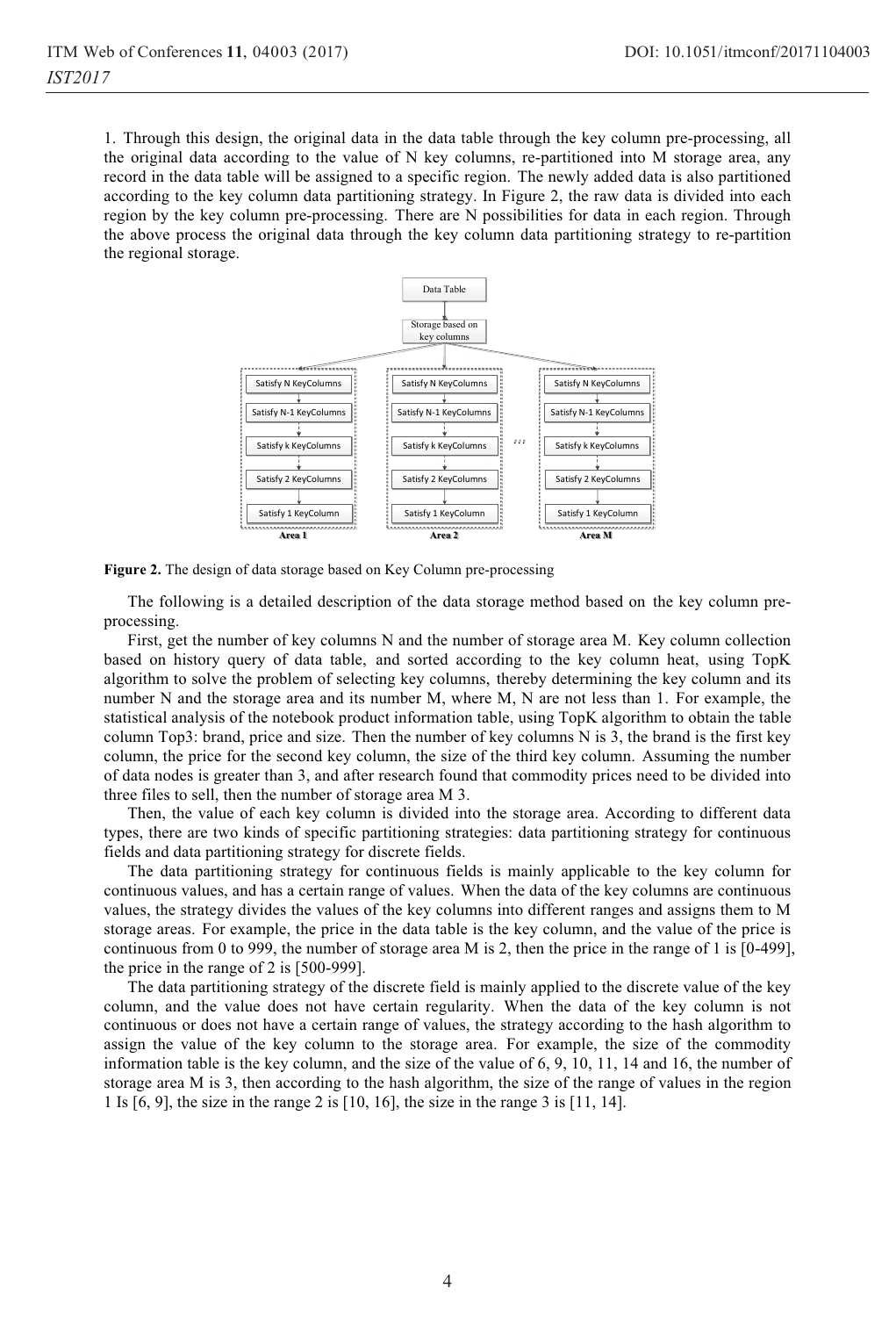Finally, the data in the data table is divided into various storage areas. For any record in the data table, after all the key column points are judged, the record is divided into the area with the highest drop point, as shown in Figure 3, the specific strategy is as follows:



**Figure 3.** The data placement strategy based on key columns

- 1. Determine the K  $(x, y)$  for all the key columns in the record. K  $(x, y)$  indicates that the value of the x-th key column in a data record belongs to the y-th region, For example, K (1, 2) of a record, then the value of the first key column of the record belongs to the second region.
- 2. Statistics the number of y in each area, that is, the number of key columns in the same area.
- 3. If the number of y in each region is not greater than 1, it means that each key column in the record belongs to a different region. Then, according to the storage load balancing, the record is stored in a storage area with a small amount of data
- 4. If a region or a number of regions within the y is greater than 1, that there are a number of key columns belong to the same region. If the number of y within a region has a unique maximum value, which means that the key column in the region is the largest, then the record will be divided into the region; If the number of y in each region does not have a unique maximum value, which means that the number of y in the plurality of regions is the same and maximized, the record is stored in the storage region with a small amount of data according to the storage load balancing. For example, the number of key columns N is 4, assuming that all the key columns K  $(x, y)$  of a record are K  $(1, 3)$ , K  $(2, 3)$ , K  $(3, 4)$ , K $(4, 4)$ , That is, the first and second key columns belong to the region 3, the third and fourth key columns belong to the region 4, the region 3 and the region 4 have two key columns, the number of all regions y does not have a unique maximum value, And the number of the key columns of the regions 3 and 4 is the largest, the record is stored in a storage area with a small amount of data according to the storage load balancing.

#### *3.2.2 The design of data query based on key column pre-processing*

This section describes the data query strategy based on key column pre-processing. In this strategy, all the query requests through the key column pre-processing, can only contain the results of the storage area to generate query tasks, the specific strategy shown in Figure 4.



**Figure 4.** The data query strategy based on key column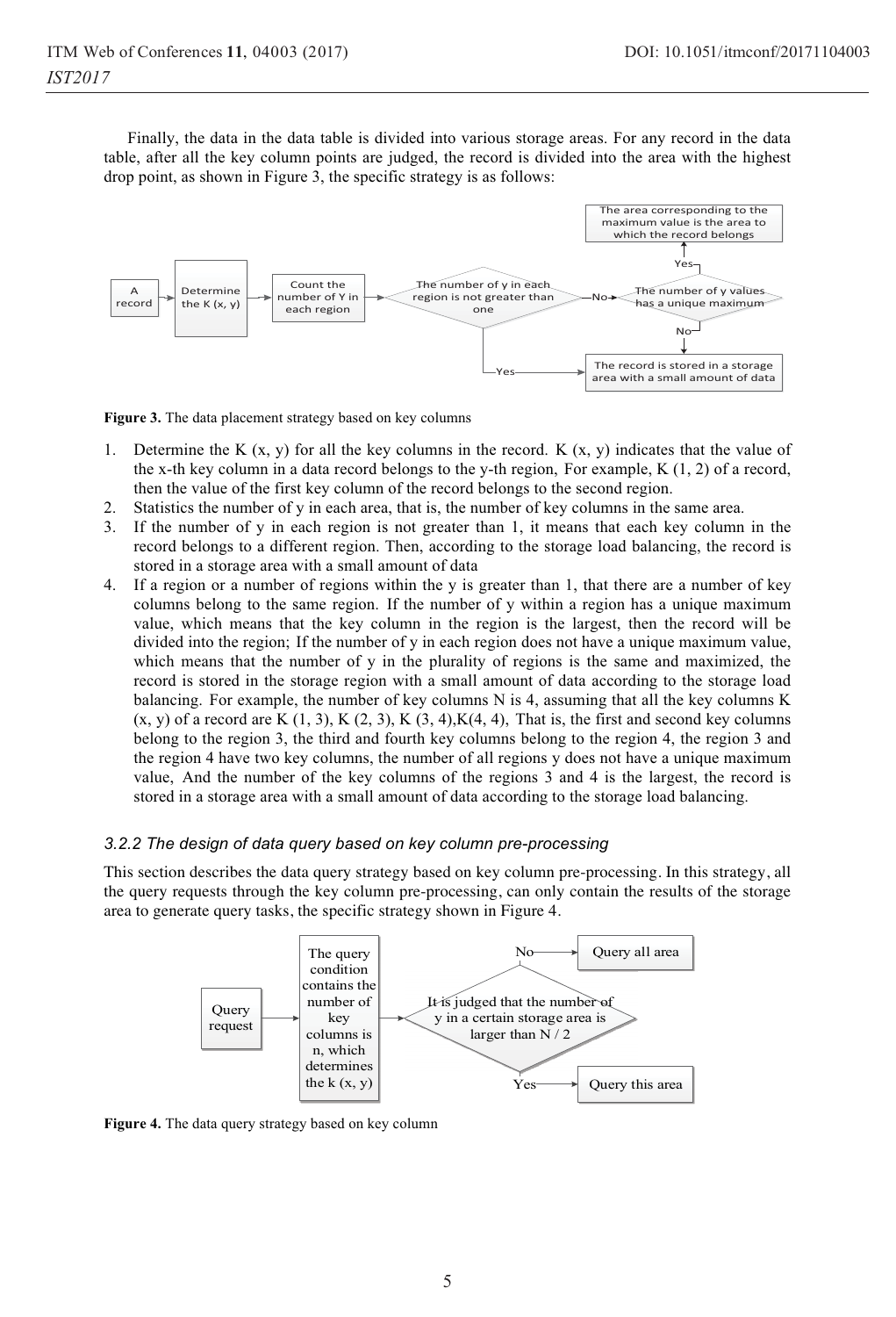Assuming that the total number of key columns is N and the total number of storage areas is M, the query condition of a query task contains n key columns, and n is not greater than N. Specific strategies are as follows:

- 1. Determine K  $(x, y)$  for all the key columns in the query condition;
- 2. Statistics of the number of y in each storage area, that is, Statistics the number of key columns in the same area;
- 3. It is judged in each storage area that if the number of y in a storage area is larger than N/2 (rounding down), the storage area is directly inquired, otherwise, all the storage areas are queried.

### **4 Case verification**

In order to verify the performance of the distributed data storage technology based on the key column pre-processing, the verification experiment is carried out on Hadoop and Hive, and compared with the existing system. The experimental platform is CDH version Hadoop and Hive, the data transmission tool is Sqoop. There are 4 nodes in the cluster, including 1 NameNode and 3 DataNodes, so the number of memory area is M is 3 and the number of key columns N is 3 in this experiment. Memory area 0 corresponds to DataNode0, memory area 1 corresponds to DataNode1, and storage area 2 corresponds to DataNode2, as shown in Figure 5.



**Figure 5.** The experiment process

Experiment the first step to get the key columns. The key columns are collected for the historical query log of the data table. The MapReduce program is programmed to calculate the number of occurrences of each column in the query condition. The TopK algorithm is used to get the most K columns, which are the key columns. Because  $K = N = 3$ , so find Top 3, the highest occurrence of the three columns, these three columns is the key column.

The second step of the experiment divides the value of three key columns into three storage areas, and obtains the range of the key columns in each storage area. After inspection and analysis, the test data are discrete integer data, through the key column in section 3.2.1 value division method, the value of the three key columns are divided into three storage areas.

In the third step of the experiment, the data in the original data table is divided into the sub tables corresponding to each storage area. According to the data division strategy in 3.2.1 section, the original data table is divided into 3 sub tables: table\_area0, table\_area1, table\_area2. The 3 sub tables correspond to 3 storage areas: area0, area1, area2.

In the fourth step, the 3 sub data tables are transmitted to the corresponding storage area in HDFS. In the Hadoop cluster, through the configuration of the hdfs-site.xml file, the configuration file to add the dfs.hosts.exclude blacklist of DataNode, dynamic control delete/add DataNode. When the sub table Area0 is transferred to area0, the Host1 and Host2 are added to the blacklist, and then sqoop is used to import the data sheet table area0 into area0, which in turn introduces the other sub tables into the corresponding storage area.

Step 5 of the experiment data query test. In turn, 1000 random data queries, each query request through the pre-processing module processing, data query strategy is as follows pseudo-code: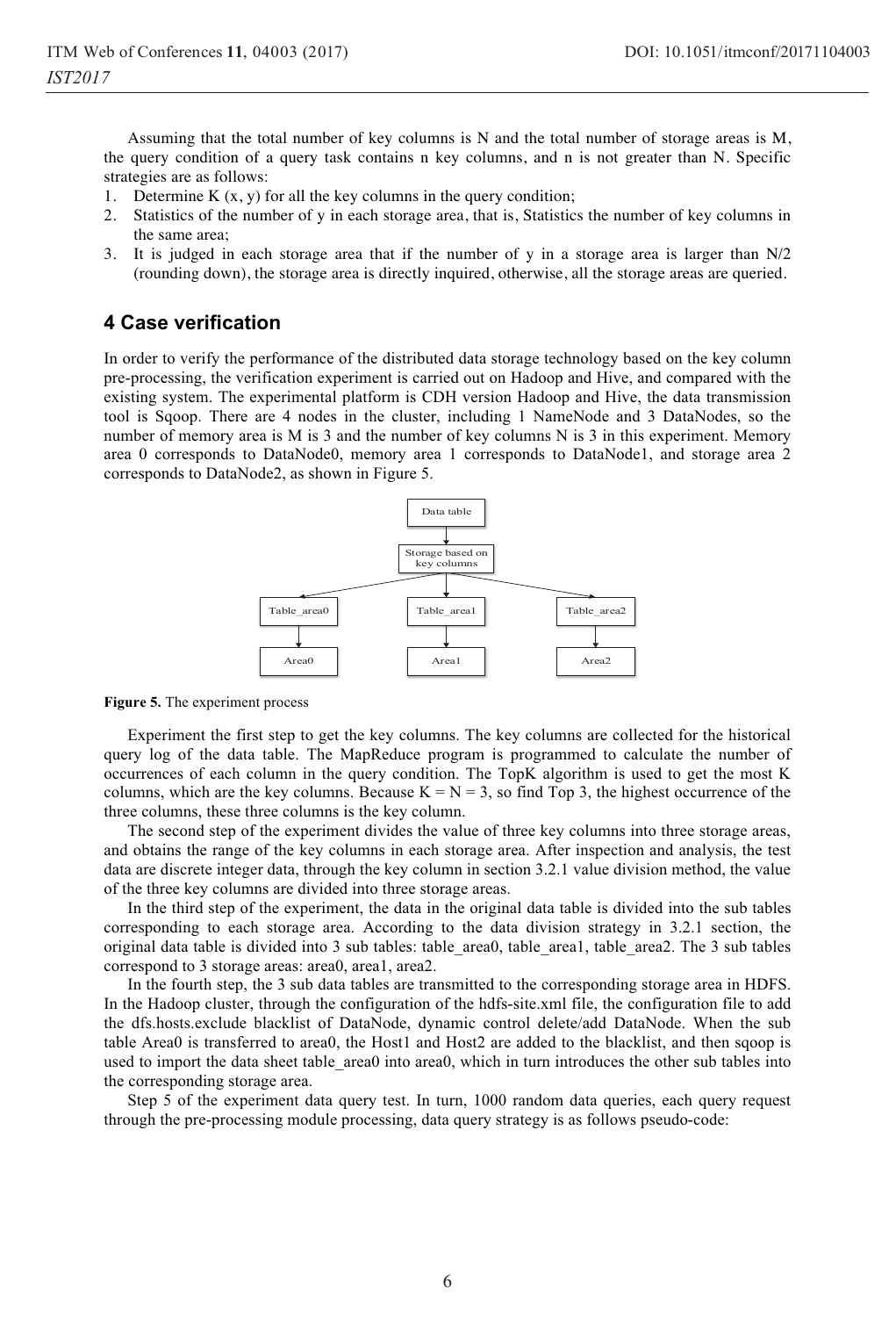```
for each area in areas{ 
flag←false;
n \leftarrow k(x, y);if n > N/2 then
       flag ← true;
       query(area); 
else 
       continue; 
end if 
if flag != true then 
       query(areas); 
end if 
}
```
As shown in Figure 6, the abscissa indicates the type of query and the ordinate indicates the time required for the query. And then 1000 queries are carried out, and the key column query is compared with the full table query. When 1000 queries satisfy 3 key columns, the query time is shortened by 13.86% compared with the full table query time. When 1000 queries satisfy 2 key columns, the time is shortened by 14.02%. When the query satisfies 1 key column Query conditions, the query time is not much change. The experimental results are in agreement with the conclusion. The three key columns and the two key columns are larger than N/2 (rounded down), so only one storage area is queried; one key column does not satisfy the condition, so query all areas.





As shown in Figure 7, the abscissa represents the ratio of three or two key columns in the query request, and the ordinate represents the time required for the query. The experiments were carried out 1000 queries in turn, and the queries consisted of three key columns, two key columns, and one key column. The higher the proportion of three key columns or two key columns in a hybrid query, the shorter the query time. In the experiment, seven experiments were conducted. When the proportion is 30%, the query time is 92.5 seconds; when the ratio is 40%, the query time is 90.8 seconds; when the proportion is 50%, the query time is 88.3 seconds; when the proportion is 60%, the query time is 86.1 Seconds; when the ratio is 70%, the query time is 84.3 seconds, when the ratio is 90%, the query time is 80.9 seconds. The experimental results are in agreement with the conclusion. The higher the ratio of N/2 key columns in the query request, the shorter the query time, and the less the number of tasks and the number of working nodes, the higher the throughput of the system.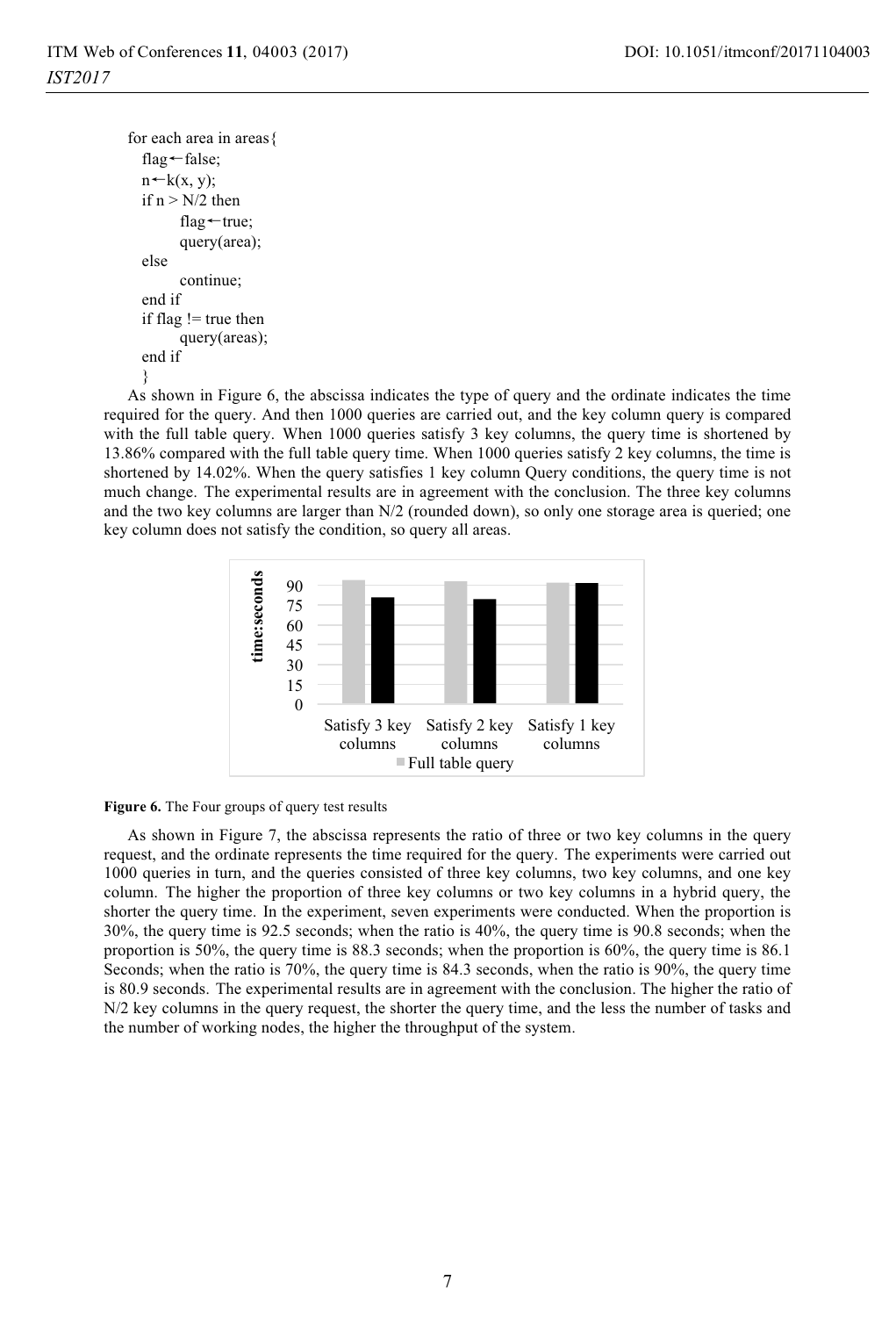

**Figure 7.** The Mixed query test results

In summary, the data storage technology based on the key column pre-processing can effectively reduce the invalid query and improve the system throughput, but when the query request contains less than or equal to N/2 (rounded down) key column, the query results are the same as the original system.

# **Conclusion**

In this paper, we present a distributed structured data storage and query technology for commodity selection applications. In the data storage stage, the data is partitioned and stored by key column preprocessing. In the data query phase, when a query request containing a key column is processed, the query task can be generated only for the storage region containing the result information, reducing the number of full table queries and the number of query nodes. The technology is mainly applied to the application of commodity screening category, In the case of key column requirements unchanged, can significantly improve system throughput, it has obvious effect on reducing the latency and high workload of the existing e-commerce system in the high concurrent query.

# **Acknowledgements**

Funding for this research was provided by the Program for Beijing Top Young Talents Cultivation Project(CIT&TCD201504057). We like to thank anonymous reviewers for their valuable comments.

# **References**

- 1. Aysan Rasooli, Douglas G. Down. High Performance Computing, Networking, Storage and Analysis (SCC), 2012 SC Companion. IEEE **2012**:1284-1291 (2012)
- 2. Yazd S A, Venkatesan S, Mittal N. Proceedings of the IEEE Symposium on Reliable Distributed Systems, **34(1)**:457-462 (2012)
- 3. Lu J, Guting R H. Proceedings of the IEEE International Conference on Parallel & Distributed Systems, **90(1)**:738-743 (2012)
- 4. Lu H, Hai-Shan C, Ting-Ting H. International Conference on NETWORKING & Distributed Computing, **2012**:59-63 (2012)
- 5. Kala Karun A, Chitharanjan K. Information & Communication Technologies, **2013**:132-137 (2013)
- 6. Farag Azzedin. International Conference on Collaboration Technologies and Systems. **2013**:155- 161 (2013)
- 7. Kalavri V, Brundza V, Vlassov V. IEEE International Conference on Cloud Computing Technology and Science. IEEE Computer Society, **2013**:250-257 (2013)
- 8. Kurazumi S, Tsumura T, Saito S, et al. 2012 Third International Conference on Networking and Computing. IEEE Computer Society, **2012**:288-292 (2012)